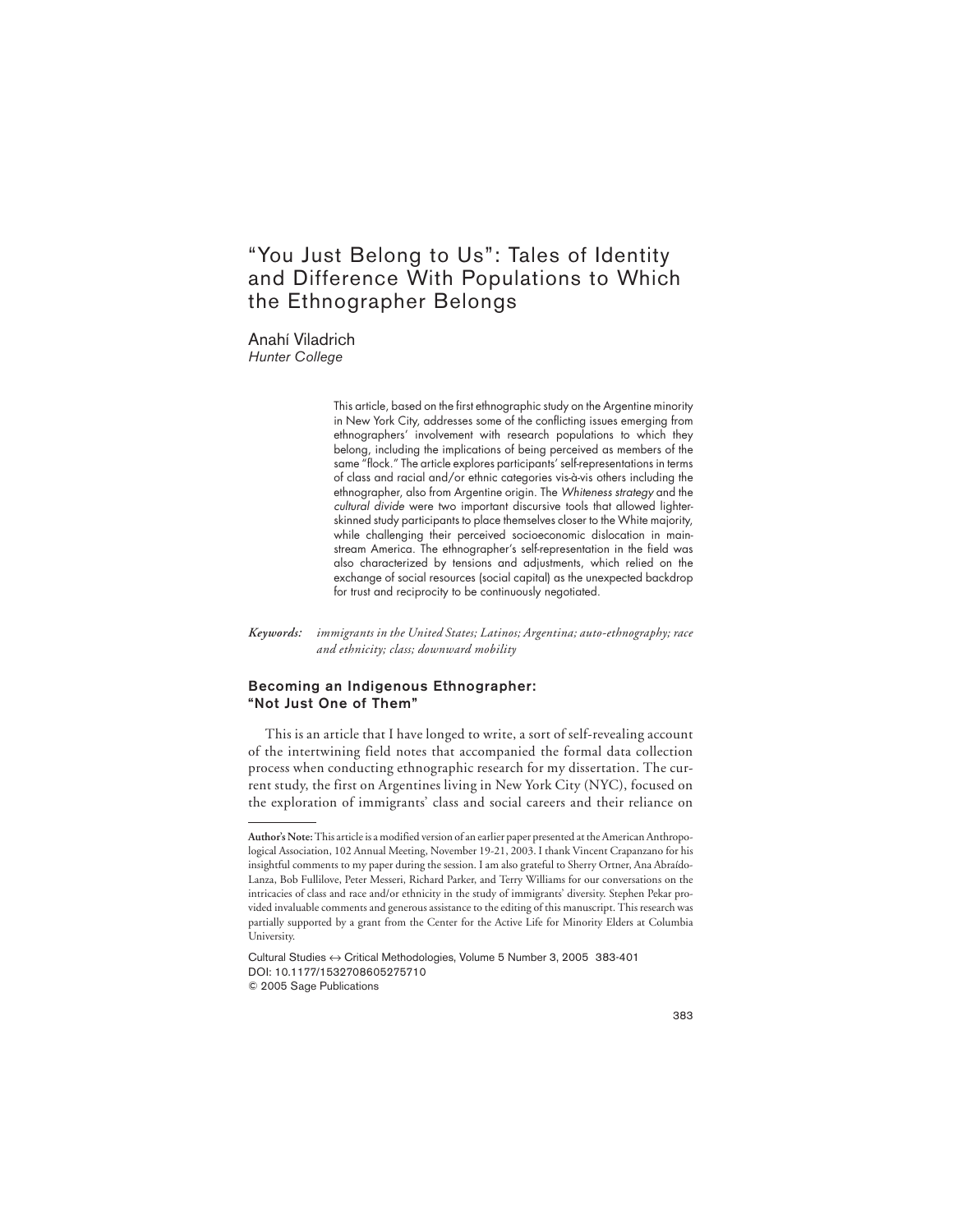diverse health systems to solve their health problems with the assistance of their informal social networks (Viladrich, 2003). My ethnographic experiences revealed the backdrop of my endearing and often conflicting encounters with my fellow compatriots, as well as the puzzling self-struggle to redefine myself vis-à-vis them.

As a female member of the promised Argentine so-called intelligentsia, my migratory path to the United States in the mid-1990s had been initially blessed by the fortune of being among the chosen ones by the academic lotto of international fellowships, which guaranteed a modest share of the American dream. By being accepted within the realm of scholarly entrepreneurship in NYC, I attempted to disguise myself as another member of the want-to-be international community of intellectuals where merit, disciplinary orientation, and personal talent are identity indicators. These not only gave me a purpose and role as a graduate student, first at the New School University and at Columbia University later on, but also helped alleviate the itching of my blurred identities. For a few years, I was able to remove myself (physically as well as symbolically) from my own ethnic community in NYC and from the theoretical and personal issues that my own move to America had brought. Not without pain, I strove to learn how to play along with the group of privileged expatriates who tend to behave more like intellectual jet setters than like outcast fellows on their own. It was only when I decided to choose my own national collective as the centerpiece of my research agenda, that I began to recognize in others the mere survival strategies that had inconspicuously become part of my own.

In the following pages, I illustrate my own ethnographic journey that led me to discover Argentines' diversity in NYC along with their rhetorics of difference in terms of race and/or ethnicity and social status. This article suggestively reveals the mismatches of my frustrated expectations and my bewilderment toward the ways through which research participants depicted themselves, as well as the ethnographer, during fieldwork. In addition, my own self-representation in the field was characterized by tensions and adjustments that relied on the exchange of social resources (social capital) as the unexpected backdrop for trust and reciprocity to be continuously, and often painfully, exchanged.

My fellow nationals and I played with the dilemmatic construction of our mutual similarities and differences as an ongoing process of interpersonal agreements in which trust, interaction, and reciprocity were continuously renegotiated. If I was often considered as different from them (particularly when sharing our distinct migratory paths), it is not less true than I was rather frequently claimed as "one of them." This was based on our sharing of an Argentine status, which operated as a birthmark that forced us to pay tribute to endogamic ties in the form of ethnic obligations (emotional as well as material) to each other. To a certain extent, this article is about exploring the paths through which we learn about the social categories that define us (in terms of race and/or ethnicity, class, and gender, etc.), which not only allow us to play diverse roles in our everyday dramas (Goffman, 1997) but also empower and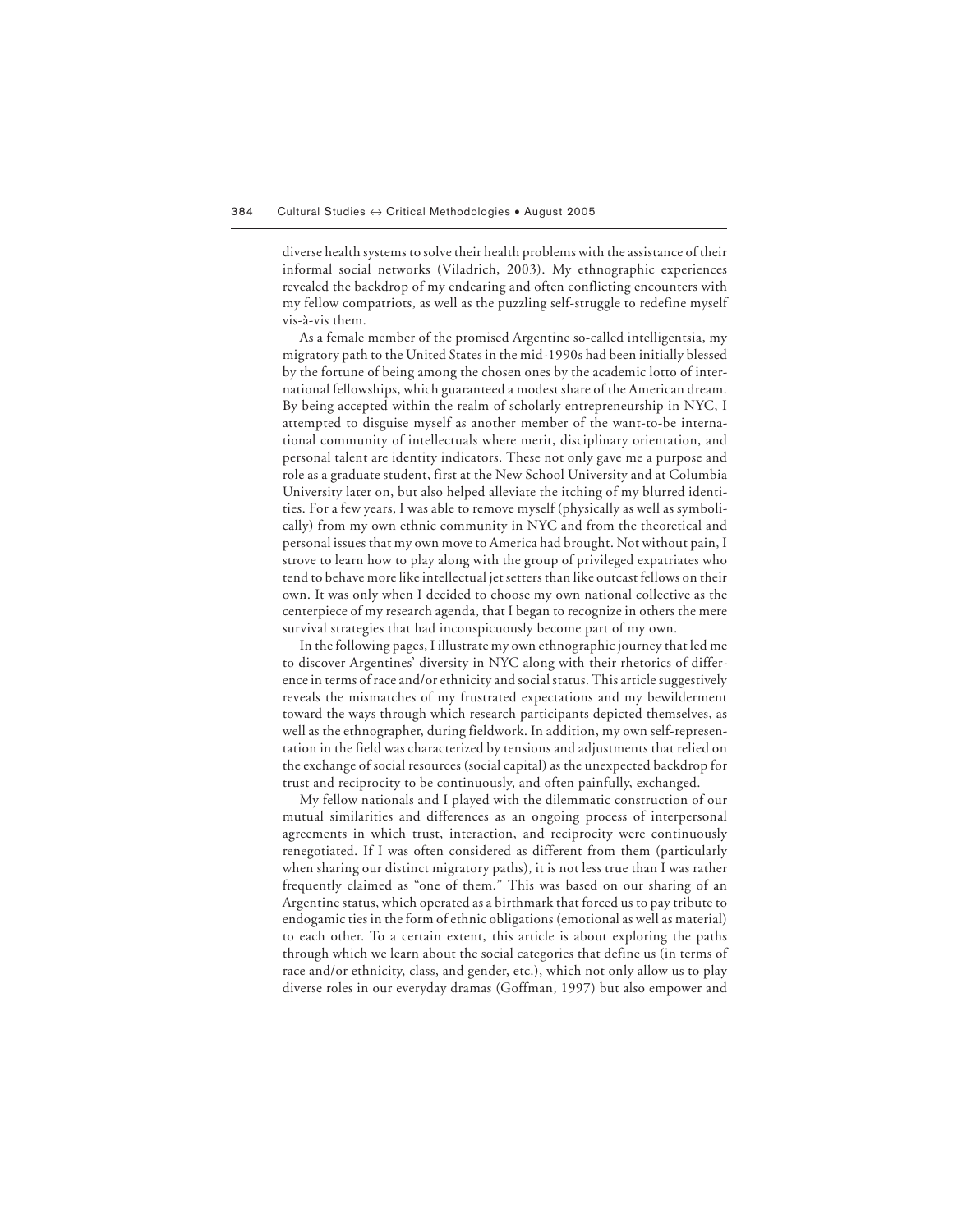make us vulnerable during our often unexpected encounters in the field (Behar, 1996; Crapanzano, 1977; Tsuda, 2003). This article illustrates this process of similarities and differences as two sides of the same coin which, although bringing aesthetic moments of mutual understanding during fieldwork, were also the source of elusive resentments, inconclusive demands, and somehow painful acted-out indifferences.

# **Argentines in the United States: Uncovering Their Invisible Paths**

Although Argentine immigrants' arrival to the United States can be traced to the late 1950s, their presence in this country has only recently become noticeable as the result of Argentina's frail economy that has resulted on a rising migratory exodus. Following a century of incoming European immigrants from Spain, Italy, Poland, and Russia, a reverse migratory process began to take place in Argentina in the 1950s, characterized by emigration to the United States and Europe. Although in following decades, foreign nationals continued entering the Argentine territory (mostly from neighboring countries and Asia, see Oteiza, Novick, & Aruj, 2000), migrant outflows were increasingly encouraged by political instability, the deterioration of the domestic economy, and rising rates of unemployment.

The first significant Argentine emigration wave in the 1960s coincided with the U.S. Immigration Act of 1965, which sponsored a second stream of immigrants to the United States in the 20th century, with an emphasis on those from Asia, Latin America, and the Caribbean (Portes & Rumbaut, 1990; Zuccotti, 1987). Successive migratory flows were motivated by economic and political crises in Argentina, mostly in the 1960s and early 1970s, which peaked during the political turmoil prior to the coup d'etat in 1976. This period was characterized by state terrorism that launched the eradication of "subversive groups" (including guerrilla organizations, union members, and political dissidents) and left a balance of more than 30,000 people who "disappeared" in the hands of paramilitary groups (see Maletta, Szwarcberg, & Schneider, 1986; National Council for Scientific and Technological Research, 1984). This phase would end in the early 1980s, when a new democratic regime (following the defeat in the Falklands war) supported the return of many of those who had left the country in previous decades. Nevertheless, a clear returning policy was never implemented, and many of those who had initially gone back to their country (or thought about it) decided to emigrate again, given the uncertainties of the Argentine economy. Recent migratory streams have been encouraged neither by political persecution nor by authoritarian practices but by the instability of the Argentine economy marked by recurring recession, and structural unemployment because of the continued wane of the manufacturing sector, as in other Latin American countries (see Margolis, 1998; Mármora, 2004; Viladrich, 2003).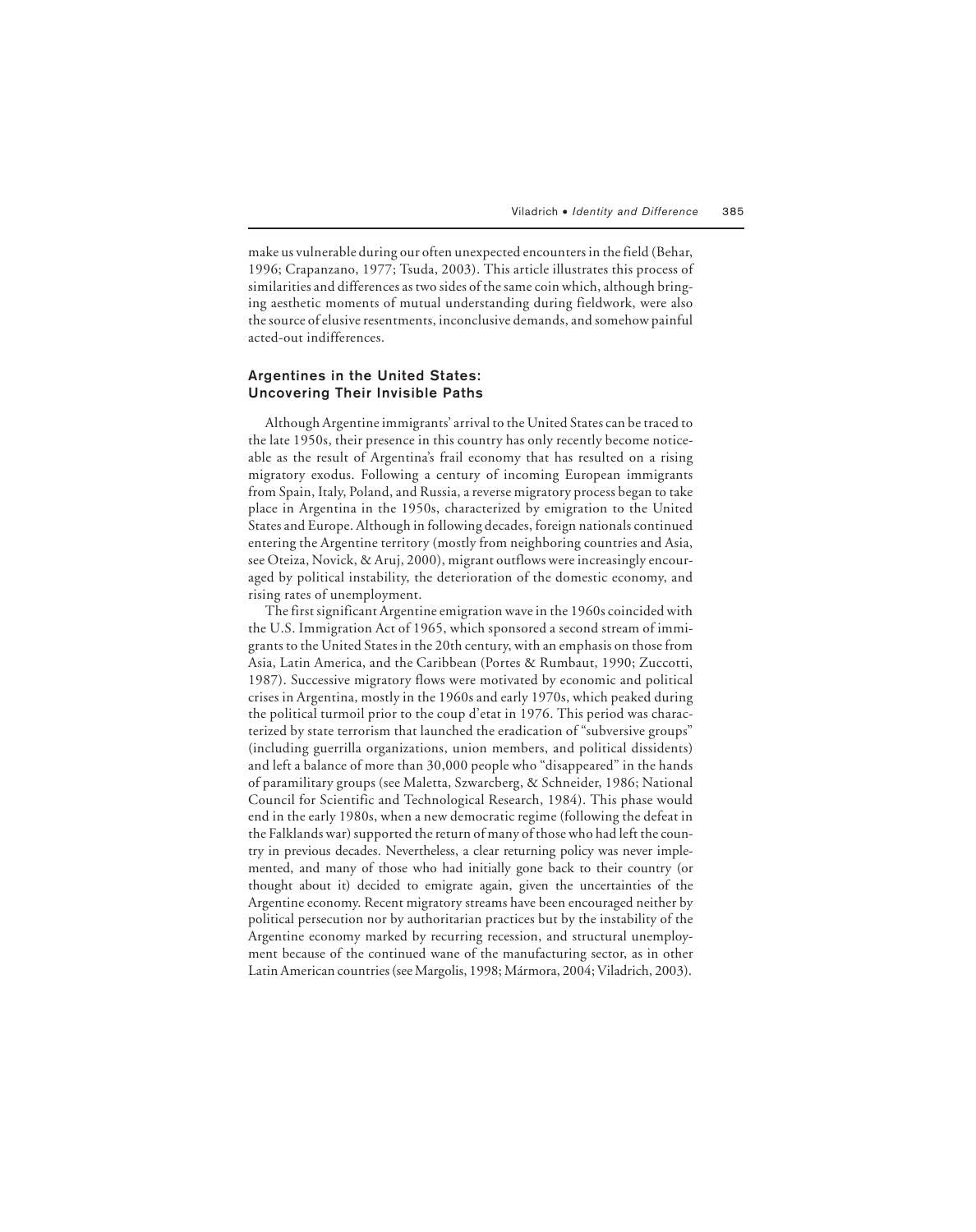Although a few books have been written about Argentine emigrants (all in Spanish), to the best of my knowledge little research exists on the migratory experience of Argentines in the United States, with the exception of Friedenberg and colleagues' excellent work on the well-being of female Argentine migrants (see Freidenberg, 2002; Freidenberg, Imperiale, & Skovron, 1988). As with other immigrant populations in the United States such as Cubans (see Pedraza-Bailey, 1985), studies on Argentine emigrants have generally portrayed "successful" case stories, which have also been dominant in newspaper articles and popular magazines. Political persecution, economic instability, and Argentines' better opportunities to succeed abroad are the major themes of articles and books that have mostly focus on middle-class Argentine *émigrés* (Barón, del Carril, & Gómez, 1995; Boccanera, 1999; Zuccotti, 1987). Literary and testimonial essays have underscored the personal experiences of educated individuals who have joined the number of economic and political exiles in different periods (Yelin, 2003), and which have scantily described the plight of more recent economic immigrants in the United States (Melamed, 2002). Although this literature represents an enormous contribution to our understanding of Argentina's contemporary diaspora, it has nevertheless underscored the image of White, well-educated Argentines able to camouflage in mainstream America by joining prestigious corporations and research institutions. These representations have effaced the presence of those who are neither members of the educated middle class nor conform to the image of the white European inheritor.

The current study, on which this article is based, has made visible the lives of those who until very recently had not made the first page of the media: the undocumented, the blue-collar worker, and the dark-skinned working-class Argentine from the countryside who, in spite of their subtle presence in the United States, have become foremost protagonists of past and recent migratory streams. In particular, this article conveys the voices of those representing a recent wave of newcomers, who have arrived in the United States for the past 10 years, and a cohort of old-time senior residents (mostly unskilled and semiskilled workers) who came to the United States in the late 1950s and early 1960s, encouraged by the United States opening frontiers to Latin America under the motto of its endless possibilities for upward mobility.<sup>1</sup> Finally, my own story is intertwined with those representing these two migratory streams with the hope of providing a breathing, and still ongoing narrative, of Argentine immigrants' past hopes and future promises.

# **Class Clashes**

Some are born touched by a good star, others are born crashed, and others are just lucky.

—Freda, Argentine undocumented immigrant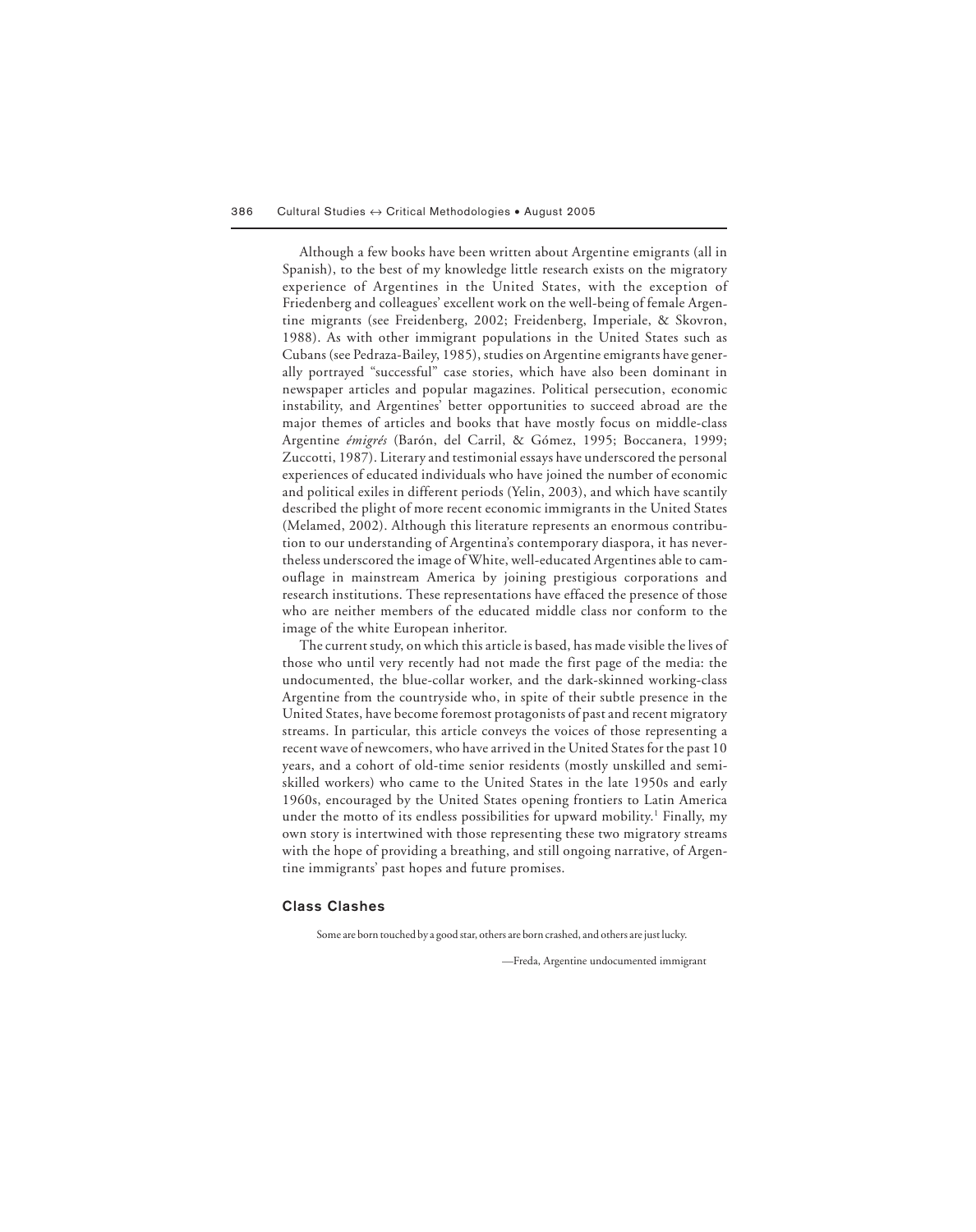Contrary to the myth of the American dream that promises upward mobility to all committed to hard work, many of the Argentine immigrants I met and interviewed during fieldwork reported steady paths of social stagnation and downward mobility even after periods of promising social ascension, as with other groups in the United States (see Newman, 1988/1999). This was the case of those who, in spite of their many years in NYC, had not upgraded their educational credentials and had remained quiescent in low-prestige occupations. The phantom (and reality) of downward mobility often clashed against these immigrants' idealized versions of upward trajectory in the United States. Even when they had been able to make a living in the city, which would have been impossible for them to earn in Argentina, they often experienced devaluated statuses in terms of job occupations and social recognition, which often constituted painful reminders of the lost social privileges (material and symbolic) they had enjoyed in Argentina. As it happens with other immigrant populations, I met doctors working as cleaning ladies, lawyers performing as drivers in private car service companies, and architects working as landscapers (Viladrich, in press-b, in press-c). In many cases, they were still faithful to the middle class *habitus* (Bourdieu, 1985) that had marked their tastes and cultural preferences in their country of origin, for which the memories of a relatively recent past collided against their current working and living conditions.

Some even experienced a process of double downward mobility, which involved not only their economic downfall but also their removal from the social networks and social capital (e.g., professional groups, business chambers) that could have helped them access valuable resources in the form of contacts, referrals, and U.S. visa sponsorships (see Fernández Kelly, 1995). As a result, their status discrepancies were more often experienced as class privileges no longer valid in the host society, which often made them resent the ad hoc categories applied to them (e.g., as nanny and construction workers).

Endurance of an undocumented status through time not only constitutes a structural hurdle to immigrants' dreams of upward mobility but also reinforces their negative self-images as disenfranchised humans in society. For many immigrants, their arrival and settlement in the United States implied a triple process of dislocated identity signed by economic downward mobility, a symbolic loss of their citizenship rights by becoming (legal or undocumented) foreign aliens, and an ethnic and racial displacement from their belonging to the White majority in Argentina, to their sudden joining of an imprecise minority (as Latinos and South American immigrants) in the United States.

The consequences of holding an undocumented status usually buttresses immigrants' subjective experiences of exclusion, as a continuous reminder of their unlawful permanence in the United States, usually intensified by the potential threat of being discriminated, denounced, and deported (Chávez, 1992). Therefore, undocumented immigrants often claim a negotiation between their visibility and their social marginality, as a dialectic struggle endured day by day for the purpose of guaranteeing a safety passage to the (elu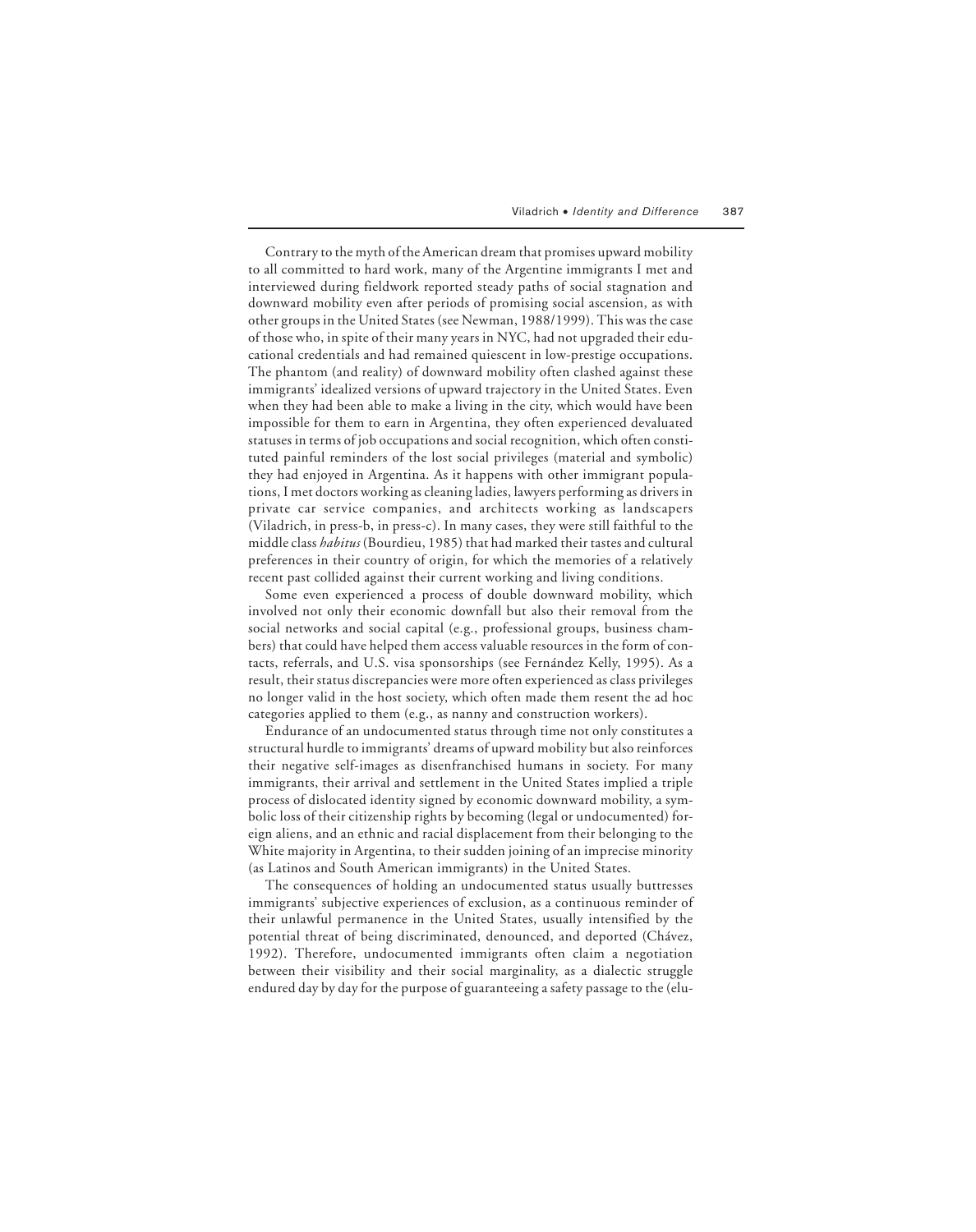sive) American dream. While social invisibility allows them to maneuver without risk of being identified and deported (e.g., by keeping a low profile, and working in menial jobs that they would not dare try in Argentina), it also means remaining in low-paid occupations and in networks of low *multiplexity* (poor in social capital and contacts for jobs and visas' sponsorships), which pose serious obstacles to the advancement of their social careers (including upward mobility) in the United States.

The following story conspicuously illustrates this point. Samara was a 53 year-old middle-class woman who, along with her husband and daughter, had come to NYC in 1990. They arrived to the city as tourists to work in a business they had invested money in along with other friends. After a year, things had not turned out to be as they had expected, as their friends not only fired them from the company but also threatened them with having them deported. In spite of their difficult situation, Samara and her family decided to remain illegally in the United States for the purpose of working and recovering part of the money they had lost. Nonetheless, things got worse economically, and family conflicts arose. Samara got divorced, and her daughter decided to return to Argentina a few years later. Although Samara's daughter had lived most of her life in the United States, the burden of being an "illegal alien" was too much for her to bear. Suddenly, Samara was left completely alone in NYC and felt committed to remain in the city in spite of the desolation and vulnerability she was experiencing at the time:

For the first time in my life I felt an enormous challenge. After having had a good life most of my life, here I was, a 50-year-old woman, illegal in the United States, without a husband and without my daughter. And although I was working in three jobs at the same time, I was not making enough money to have a place by myself.

The truth is that I did not want to go back to Argentina empty handed, and I kept hoping that things would get better here. You see, as an illegal immigrant this country punishes you. Nobody gives you an opportunity to get out of this situation, as in my daughter's case, who had to pay twice as much as any legal resident to be able to attend college.

No doubt did the source of my ethnographic rapport emerge from the power of my informants' narratives to bring light (and new meanings) to their invisible paths in America and to remake (at least discursively) the social trajectories that they felt disrupted with little sense of continuity.<sup>2</sup> Although during the ethnographic journey to my own ethnic community, I had tried to develop multicultural eyes to read, interpret, and write my respondents' stories through my feminine lenses, my conflicting game of similarities and differences with them (we were similar in terms of background and different regarding our social trajectories) worked as a synergetic force of ongoing attractions and rejections.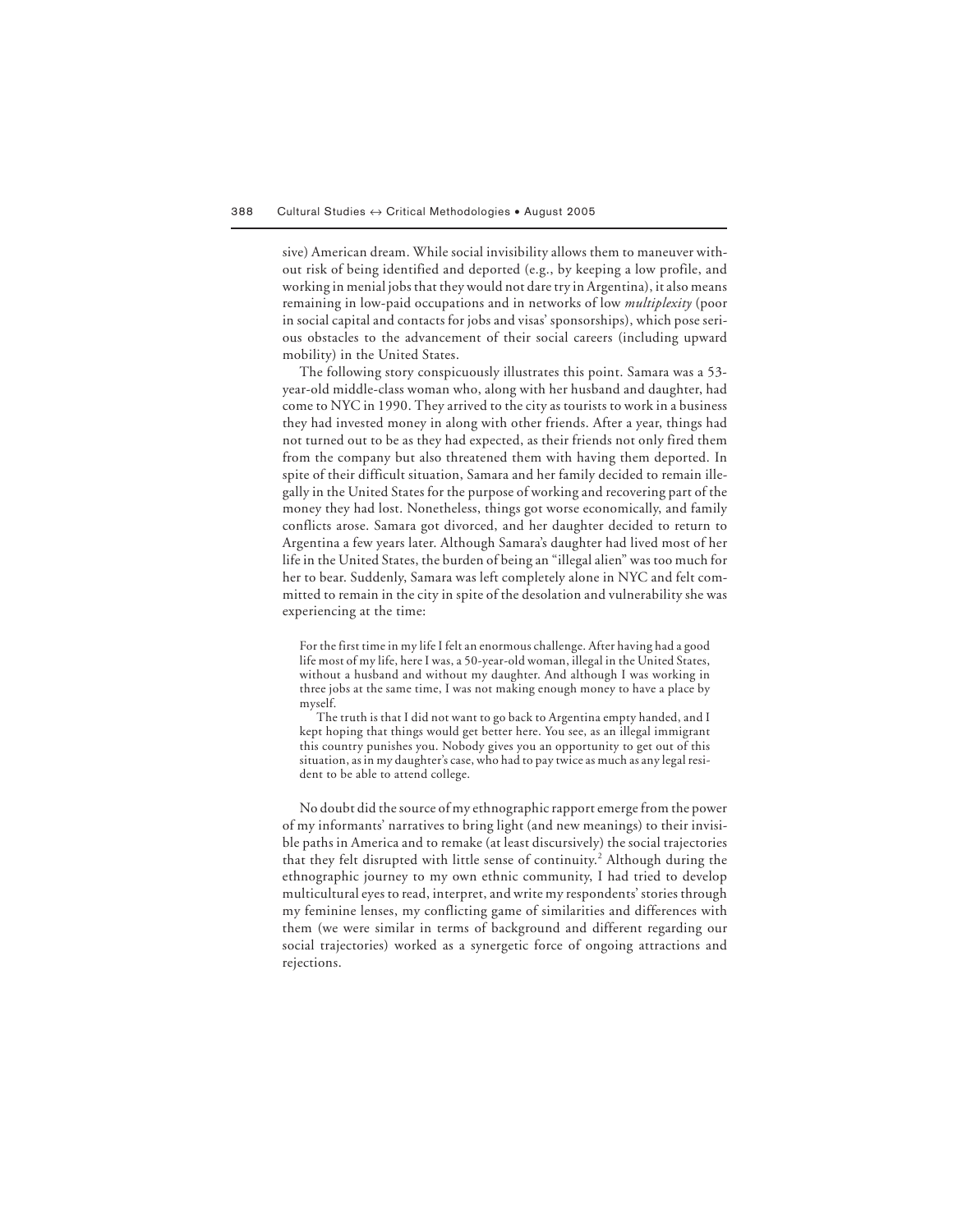My encounters with interviewees such as Samara, often navigated between *raptus* of exuberant closeness (e.g., long, intense sessions accompanied by pastries) followed by episodes of deranged resentment. What brought us nearer was our uttering of a common belonging to a cherished symbolic capital: the remembrance of Buenos Aires's Parisian cafes, anecdotic tales of visits to tropical islands, the social enjoyment of the bohemian cosmopolitan life, all which proved my acquiescent recognition of my compatriots' past grandeur. Nevertheless, almost invariably, what brought us apart was the intangible distance of our social trajectories drawn by our contrasting destinies in America. A distance that also became physical any time I left the field to enter my own world of protected social and figurative legality.

# **Tricky Mirrors: Reflections on an Ethnographer's Migratory Path**

As members of the same diaspora communities, immigrants continuously construct and negotiate their identity marks vis-à-vis those who they consider as witnesses and referees of their own successes and failures. While I was often perceived by study participants as more fragile in terms of gender, life experiences in the United States, or age, my unspoken status (in terms of educational credentials and institutional affiliation) often created sources of tension, particularly with those who had formerly belonged to the White middle class in Argentina, had overstayed in the United States, and therefore no longer had valid visas. My interactions with Samara, and with others in similar circumstances, almost always brought up comparisons of what they considered as my "lucky" path in the United States, based on what they assumed as an unjust distribution of social opportunities. This conflict was precisely more evident among those closer to me in terms of human and cultural capital than with those with whom I had little in common.

Like many of my interviewees, I was also a newcomer in NYC, and I had also struggled to master a foreign language, which had often increased my perception of surrounding hostilities. And as many of them, I had also held blurred legal statuses at some points of my legal career, which had eventually led me to subtle forms of discriminatory labeling (e.g., stereotypical nicknames as a Latina). Nevertheless, my role as an ethnographer and my academic credentials constituted enough proof that I had already overcome these barriers and that, in the language of the original Chicago School, I had skipped a deleterious path into social assimilation. But had I? What many of my compatriots may have not seen at the time, or not so clearly, is that I was also trying to make sense of my broken class trajectory in the United States by exposing myself to the painstakingly process of academic achievement. This also meant losing my previous identity as a professional in Argentina by becoming another struggling dreamer sitting in the line of awaiting success.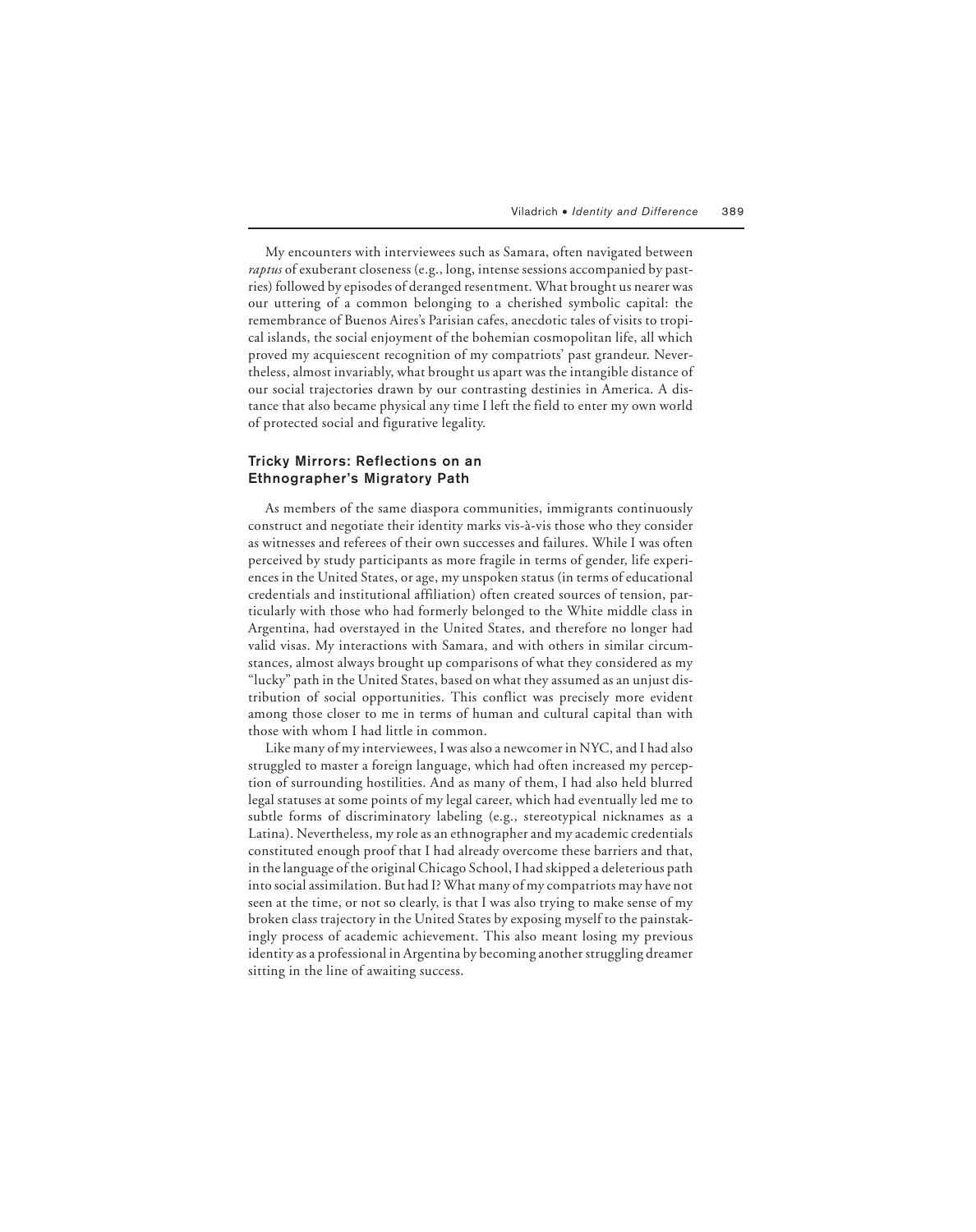Migratory accounts demand the retrospective reconstruction (and examination) of a person's life to make sense of the present. All storytelling comprises only a dainty cross-section of an individual's multiple circumstances that turn into a single narrative only through the process of repeating it to others (and to oneself), while trying to make sense of a series of capricious processes that are usually far from the syncopated symphony of organized life events. There is always a before and after the migratory hiatus, a tour-de-force from where newcomers start counting down their stories of triumphs and frustrations in the new land, a place no longer dreamed as the "land of possibilities," but a terrain where new boundaries, vulnerabilities, and hidden talents are waiting to unfold. And I was no exception to the fate of making sense of my present by relying on my cherished past.

While in Argentina I had been a young scholar who was slowly moving up the academic ladder (by building my resume based on having many jobs and a multifield research career), my voyage to the United States disrupted that past and left me alone to deal with a frugal present that would eventually make sense of an uncertain future. Particularly during my early years in the United States, I became vulnerable to the capricious rules of the English language in mainstream institutions—with little tolerance for my insufficient skills, while I suffered from a severe status depreciation marked by my new label as a struggling foreign graduate student, with a visa that did not allow me to work, and debts that were piling up faster than my academic achievements. Soon I began treasuring my former autonomous identities, whose traces were only found in dusty Spanish-written diplomas with little value in the American intellectual milieu. If I was going to make it, I had to face the challenge of reinventing myself, by retelling my past, and hoping for a better but still uncertain future.

Class trajectories are not written in advance and, along with the synergistic liaison between structural determinants and agency, are subjected to unforeseen and often conflicting forces. By examining how my informants compared to each other during fieldwork, I steadily began a process of diving into the subtle scars left by my inconclusive passage to America. Through time, my ethnographic adventure led me to a strapping self-analysis through which I began to reflect on my own pitiful comparisons to other compatriots, whom I perceived as more fortunate beholders of the American dream, and whose privileged social origins had allowed them to skip the mismatches between their hopeful expectations and their surrounding structural constraints.

If by the end of the data-gathering process I was able to fully appreciate the unique opportunities that had been given to me (a doctoral degree around the corner and a new family), it is not less true that I was also ready to come to grips with the obliterated losses brought by my migratory journey, including being exposed to a perennial struggle to make ends meet and lacking a strong network of old-time friends and family, which back in Argentina had protected me emotionally and materially. Through time, however, I learned to accept my tri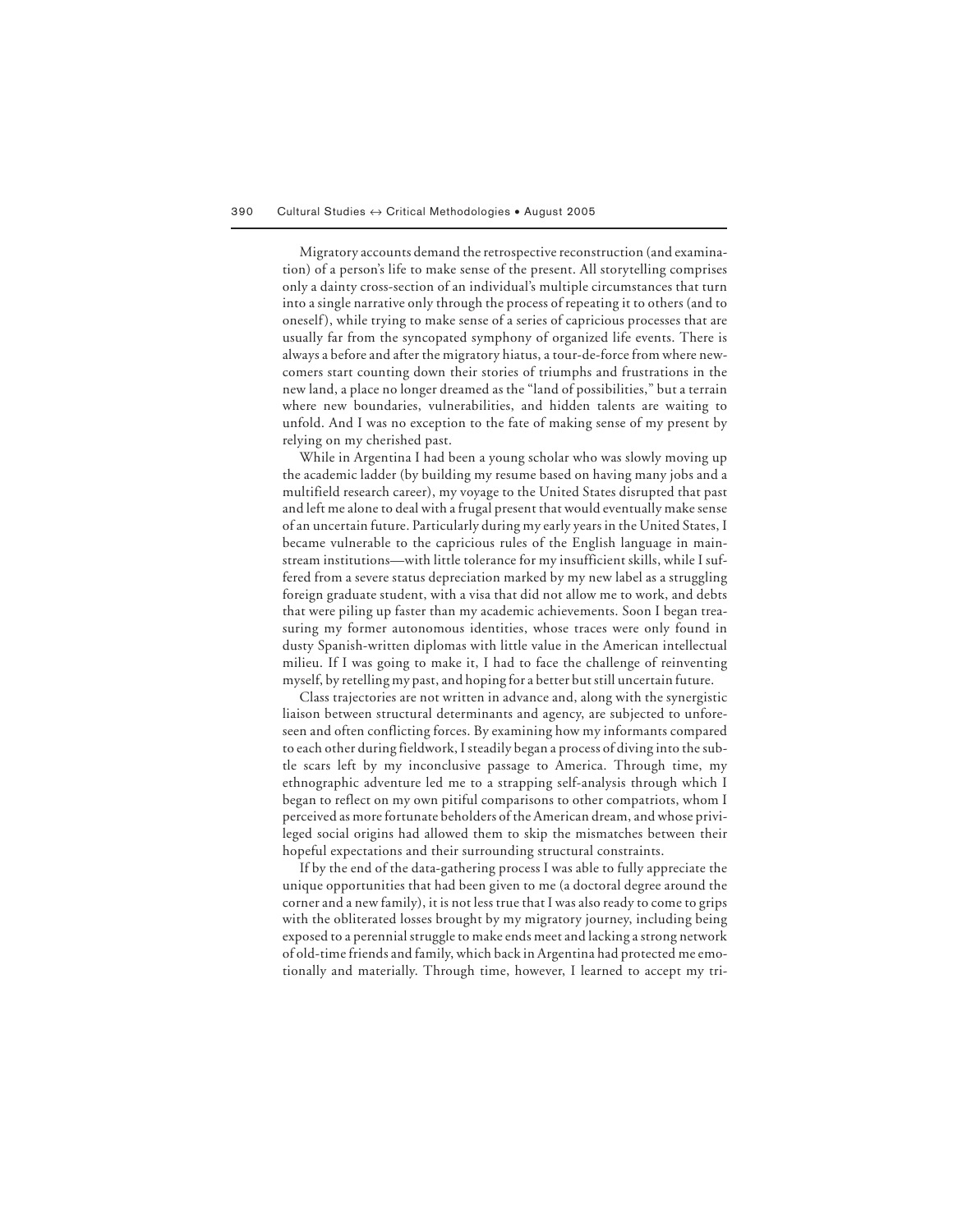umphs and failures, and my own downward mobility, as part of the unavoidable trade of my all-in-control persona for a doubtful self. At last, by questioning the classed, racial, and gendered identity of my study participants, I ended up engaging into a sort of healthy introspection through which, far from retelling my own story as a grandiose saga, I was finally able to accept my own frustrated dreams.

### **Color Gradients: Racial Markers of Social Difference**

The Argentines are a bunch of Italians speaking Spanish, who wish they were British, and act like they are French.

—Anonymous graffiti

Miranda was a working-class woman in her early 60s who, along with her husband, had worked hard to keep her family together in the United States. They were proud of their children and grandchildren whom they sometimes brought along to the numerous Argentine activities they were involved with. One day, I was talking with Miranda during a fund-raising event, when I casually mentioned that I was planning to meet with members of another Argentine group that organizes activities targeting disenfranchised Latino children in NYC. Immediately, she pulled me apart and warned me:

- M: "Don't get together with them, they are not like us."
- A: "What do you mean?" I replied.
- M: "Don't you see? They are *morochitos* (darker skinned kids); they are not good company for you, just stay with us."

As appalling as Miranda's statements may sound, the case is that they rely on a public rhetoric in Argentina that badgers and condemns darker skinned and Creole populations. Miranda's remarks were also uttered as a class statement against dealing with those from lower social backgrounds. With her warning, Miranda was drawing a racial distinction between "us" (Whites) and "them" (darker skinned people) based on her personal expectations of social recognition. Throughout the years, Miranda had attempted to improve her social capital and social status by participating in Argentine community organizations and ethnic events, where she usually cooked Argentine delicacies and waited on for hours at diverse food stands. By reinforcing her so-called White ascription, Miranda was drawing the illusion of upgrading her social status, while stressing her belonging to a respected Argentine minority within the Latino community. After all, if, according to Miranda, we did not belong to the same social class, our light skin color would become a shared trait that would make us "look alike." However, other indicators also worked toward establishing liaisons between my informants and me, as the following field notes from April 15, 2001, reveal: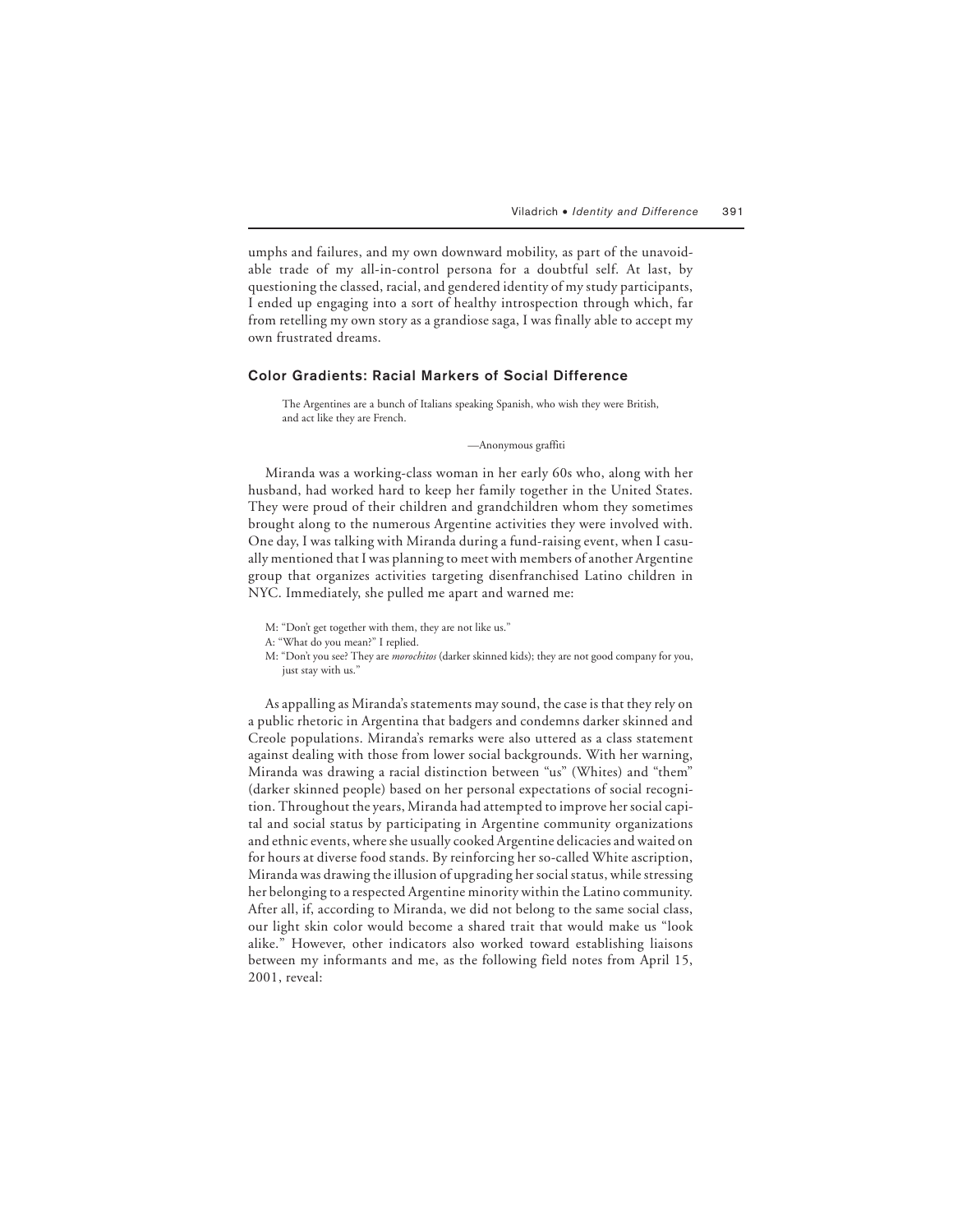Today I received a phone call from Ms. X (an Argentine community leader). She sounded very anxious and told me that she was concerned because she had received a phone call from a woman who also wanted to conduct research on the Argentine community in NYC: "I told her that we had already a researcher doing this and we did not need her." Ms. X, who is usually a very kind and open person, sounded visibly upset with this woman's request and actually asked me to turn her off. I told her that I did not have exclusive rights to study either this or any other group, and that she would be allowed to do so as long as she was respectful with the community and followed a code of ethics and human subject protocols. Because Ms. X could not convince me to discourage the woman, she continued supporting her disapproval: "She is not an Argentine like you and us; she is a Mexican American or something, and does not even speak Spanish well . . . She doesn't have any right to study us, why doesn't she get out and get involved with those of *her own* race?"

Frankly, not only had I not heard these sorts of statements from Ms. X before but, contrary to Miranda's remarks, it also seemed to me that Ms. X's request was part of a strategy to cover up other motives for her refusal to help the researcher. Early on in our conversation, I got the feeling that Ms. X was relying on a racial argument to justify other reasons for her being upset. After one half hour on the phone and a few probes, it finally came out that Ms. X felt that the researcher had been disrespectful and had treated her as a sort of "guinea pig" for cultural exploration. According to Ms. X, the student had introduced herself with a "tone of superiority" and had requested information without properly addressing Ms. X with the consideration she deserved according to her age and status, as an elderly person who plays important roles within the Argentine community. Furthermore, the woman demanded permission to attend fundraising events for free, for which she had not even been invited to. Had the researcher approached Ms. X with a more humble attitude, she would have reacted in a very different way, and would have probably welcomed her to participate in the activities organized by the Argentine community in Queens.

Ms. X's remarks above not only reveal the exchangeability between the terms *race* and *ethnicity* among many of my informants but also depict how discourses of ethnic and/or racial difference can become useful rhetoric tools to justify personal standpoints rooted in other sources of inequality. Ethnic distinctions are often utilized as political devices to support ethnic groups' antagonisms, even when the source of their discrepancies is not ethnic, but economic or political. The episode with Ms. X also illustrates study participants' utilization of their "Argentineanness" as a specific ethnic category that somehow conflicts with their Latino ascription, and which reveals an identity anxiety brought by the NYC's multicultural milieu.

Once in the United States, most of my Argentine informants were soon introduced into the game of American racial and/or ethnic categories and learned fast how to play them to represent themselves and others, particularly by relying on skin color and cultural traits as main markers of their socioeconomic differences. Therefore, race and ethnicity were played out as rhetorics of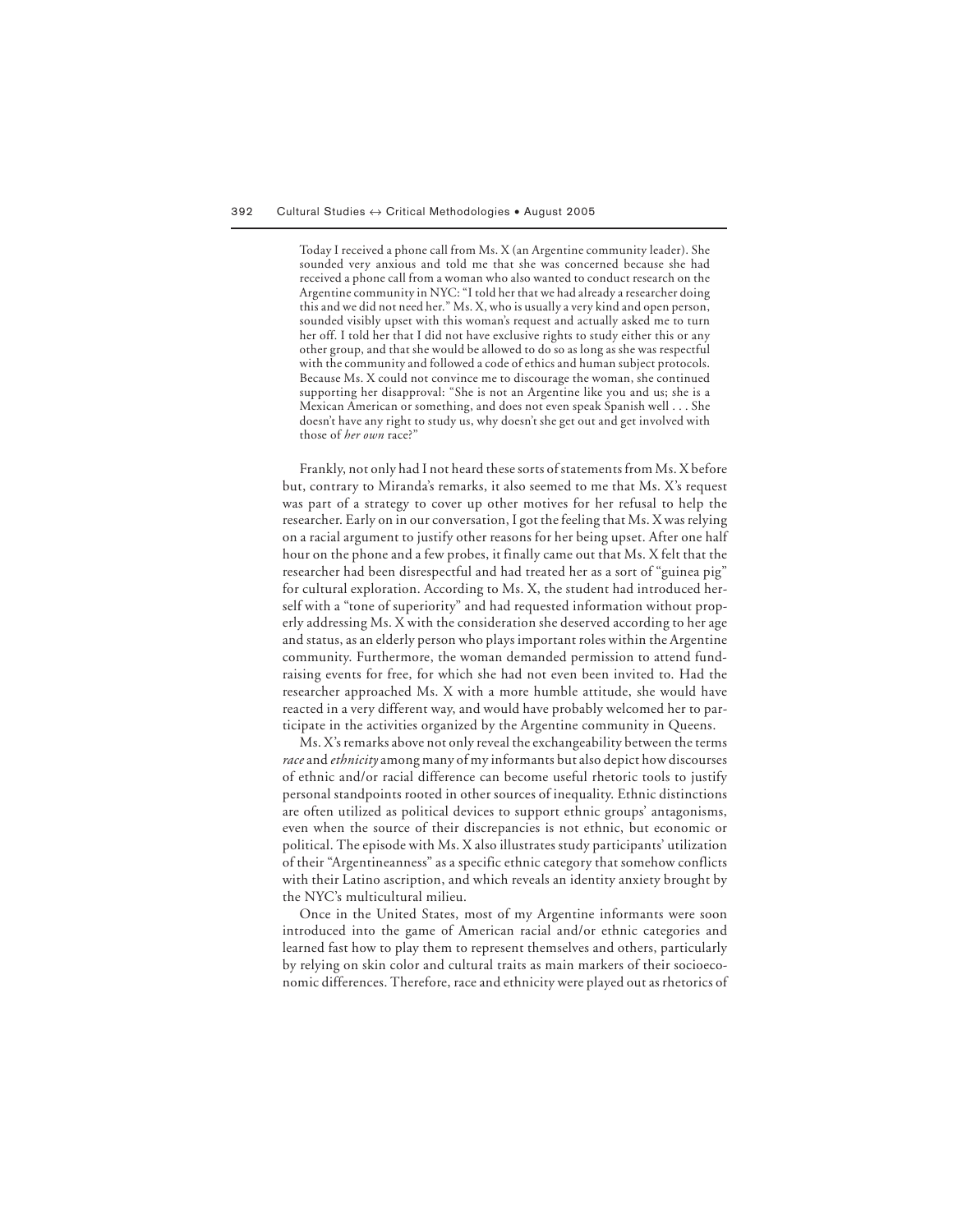social inequalities, in which immigrants' phenotypic aspects (e.g., facial features and skin tonalities) became indicators (in the discursive level) of their social differences. These color-gradient distinctions respond to a "rhetoric of exclusion" (see Stolke, 1995), in which skin color and class become intertwined in a process of social stratification (see Ortner, 1998; Viladrich, 2003).

Some of my informants' narratives also reveal subtle markers of social and racial hierarchy, such as the discourse of "Europeanness" held by descendants of Spaniards and Italians, who consider themselves as "surrogated" White Europeans, and therefore as holders of superior education and higher social statuses than their dark-skinned fellow citizens in NYC. Most of my interviewees were concerned about the frequent derogatory popular images representing Latinos and/or Hispanics in the United States and tried to distance themselves from the "poor illegal Hispanic" while placing themselves away from the "projective hysteria" (Spindler & Spindler, 1992), which blames immigrants for all U.S. problems (including economy, health care, and education). Some interviewees relied on the so-called cultural divide to support their claims of cultural difference (and superiority) by identifying themselves as members of a socalled model minority and, therefore, as more educated, sophisticated, and polished than other Argentines and other Latinos (see Gotanda, 1996). In other words, if impoverished middle-class Argentines felt that they deserve better, their references to their prestigious ethnic, racial, and cultural heritage were there to support their rights to a better life in the United States (as in the Brazilian case, see Margolis, 1998). In sum, the Whiteness strategy and the cultural divide constituted two important rhetoric devices that not only placed my lighter skinned compatriots closer to the White majority but also challenged their perceived socioeconomic dislocation in mainstream America.

As a descendent from northern Italians and Spaniards, I was also initially surprised by the United States' fixed ethnic categories that combine skin color, country of origin, and self-defined ethnicity. Having considered myself as a "White" Argentine for most of my life, my entry into the United States' ethnic landscape had brought up initial conflicts related to my ethnic self-perception as a European "descendent" vis-à-vis my newly achieved status as a Latina. Through time, however, I genuinely began to consider myself a member of the Latino aggregate, an identity that led me to relate to the lives and struggles of so many of my peers from Spanish-speaking countries. In addition, my newly achieved Latina status allowed me to deconstruct the ethnocentric color-blind standpoint, which for so long had made me (and many of my compatriots) unaware of the racial divide that has been pervasive in my home country as it is explored next (see Oteiza et al., 2000).

Homero was a 71-year-old man from Tucumán, a province located in the northwest of Argentina. Born in a peasant family, he and his family moved to Buenos Aires when he was a child, in search for new jobs that had blossomed during Argentina's first industrial period. As in the case of other dark-skinned working-class Argentines, he seemed comfortable with his self-representation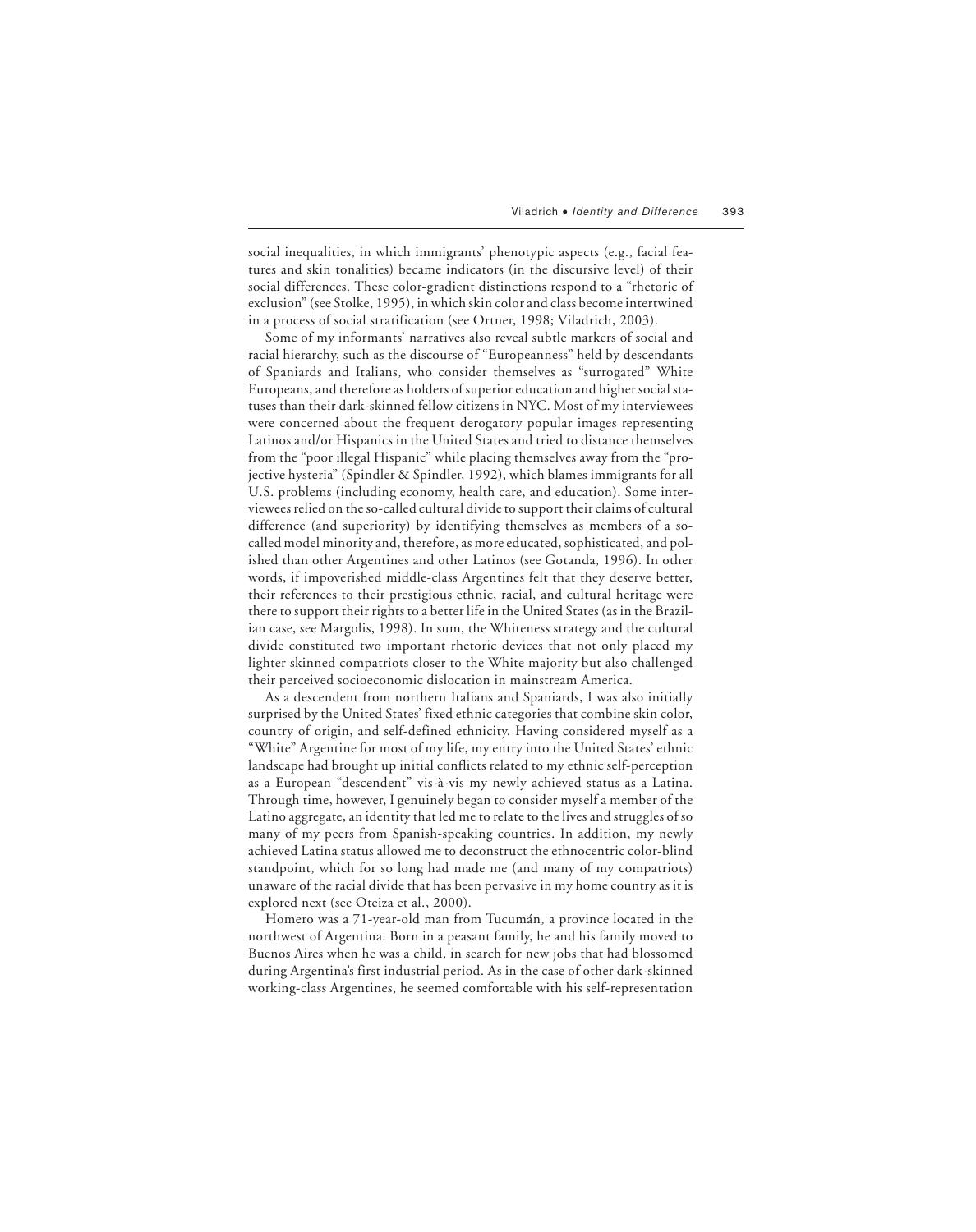as a Hispanic in the United States, although he felt loyal to his Argentine roots. Homero was also aware of the Whiteness syndrome of many of his compatriots, who relied on their own racial prejudices to judge others. He was critical of what he called the "Argentine racism" against people from other Latin American countries and defended his inclusion into the Latino cluster from a political standpoint and his own experiences as a working-class Creole:

I am a peasant, a little Black person, I don't want to call attention and above all, I don't feel like a European as many Argentines do. I am a short, dark-skinned man; I don't feel identified with the image of the European. Indeed, many of them [referring to other Argentines] are racist; they criticize Dominicans and call other Central Americans "Indians." Like the other day, I saw in *Cristina* (a Spanish TV talk show) an Argentine woman *despotricando* (complaining) against other Latin American races as less educated. . . . What a shame!

Once a friend told me: what do you expect from a country [Argentina] if the old ones believe that they are Europeans and their children pretend to be American?

Darker skinned working-class immigrants such as Homero did not have to migrate to the United States to learn about racism or prejudice because they had experienced them at home. They not only did not claim to be part of the White U.S. majority but were also less dumbfounded than their lighter skinned fellow citizens for their inclusion into the Hispanic and/or Latino aggregate in the United States. Furthermore, because many had experienced poverty in Argentine, they seemed less affected by the obstacles to upward mobility that afflicted many of their middle-class peers in NYC.

### **Bounded Solidarity and the Challenges of Social Capital**

Many of the subtle tensions I experienced when dealing with middle-class Argentines who had suffered downward mobility in the United States were absent from my daily interactions with senior working-class compatriots who, after decades of hard work, had built their own versions of social recognition via their modest incorporation into blue-collar America. Most of these immigrants were long-term residents in NYC, who had arrived in the United States in the 1950s and 1960s and who had joined an array of Argentine community organizations through time. Many of these organizations operated in Queens, particularly because of the existence of a modest number of Argentine businesses in the area, and because of the large number of Argentine residents living in neighborhoods such as Jackson Heights and Corona.

By becoming members of community organizations, senior immigrants had been able to fulfill their aspirations of social approval in three ways: status recognition, the exercise of a philanthropic ethos, and the construction of a community of memory. Many of the semiskilled and blue-collar Argentines I met during fieldwork alternated their jobs as superintendents, mechanics, or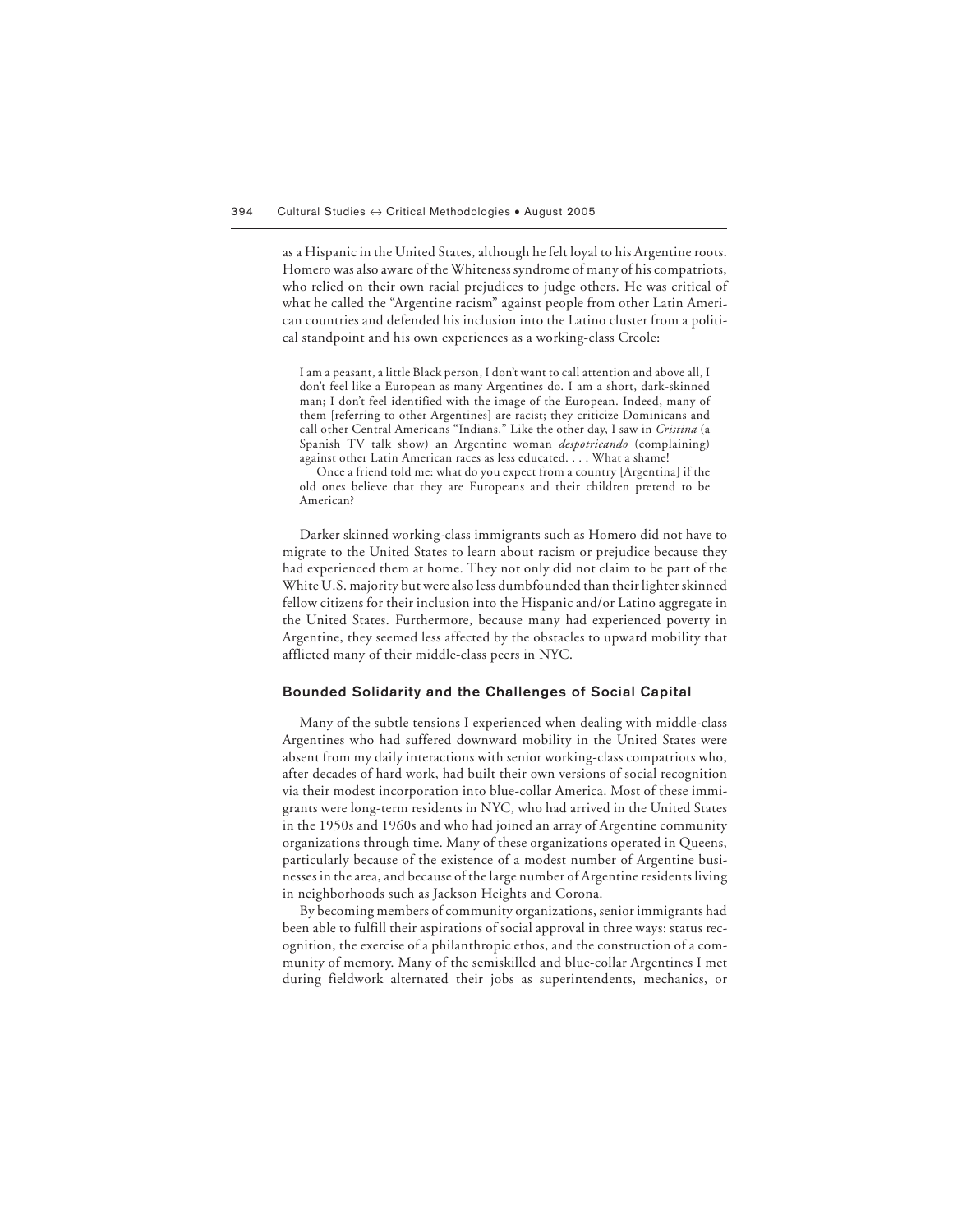domestic workers with their chores as presidents, secretaries, or treasurers of diverse community groups that bestowed them with an aura of social prestige. They would often "represent" the overall Argentine minority during ethnic events, such as the Hispanic parade or official receptions at the Argentine consulate.

My identity marker as an Argentine (e.g., references to my past in Buenos Aires and knowledge of idiosyncratic cultural norms) almost always opened the doors to community activities and social fields where the collective purpose was precisely the social reconstruction of an Argentine community abroad. What other reason would be needed to justify my presence in Argentine festivities than reinforcing my loyalty to the same national group to which I belong? My friends from Argentine community organizations and I nurtured the recreation of a far away land, through allegoric social iconographies of an urbanite Argentine *barrio* that we had left behind, simulacrums that protected us from the amorphous sense of vulnerability nurtured by the NYC's multiethnic milieu. Our homesickness for Buenos Aires let us play a performance "as if " we were still there, as a theatrical mise-en-scène of vernacular social spaces.

As I was studying social capital, I did not realize until much later that my own ethnographic encounters would face the same limitations of what my own research was meant to discover: How do Argentines exchange precious resources based on mutual solidarity and nonmonetary transactions? What are the limits of accessing resources (e.g., including information) via informal channels? *Social capital* is usually defined as the access to resources via relationships, based on belonging to a same community of interest, trust and loyalty (see Bourdieu, 1985). As Portes (1998) noted, what characterizes the provision and reception of social capital is that reciprocity terms are neither univocal nor scheduled in advance. Although, in some cases, it may seem that no payment is involved, exchanges may be delayed in time and specification of mutual benefits may not be explicit (see also Coleman, 1990; Viladrich, in press-c).

During fieldwork, my informants and I had shared more than questions and answers, as we became involved in social relationships that required the exchange of valuable information based on mutual trust and openness (Viladrich, in press-a). By the same token, if I had been accepted as a reliable compatriot among my peers, I was lately expected to fulfill my obligations as an active associate of their community endeavors. And although my research study had been the legitimate label that had initially welcomed me as "one of them," this proved not to be enough in the long run. Through time, the symbolic value of my social exchanges with community members surpassed the formalities of a consent form and commanded my acquiescence to the rights and obligations attached to my membership status.

At last, by becoming an "accepted" member within the Argentine minority in NYC, I had finally engaged myself into the same theoretical and methodological conundrums brought by non-monetary social transactions.<sup>3</sup> Indeed, my interviewees' "confessions of truth" (paraphrasing Foucault, 1984) became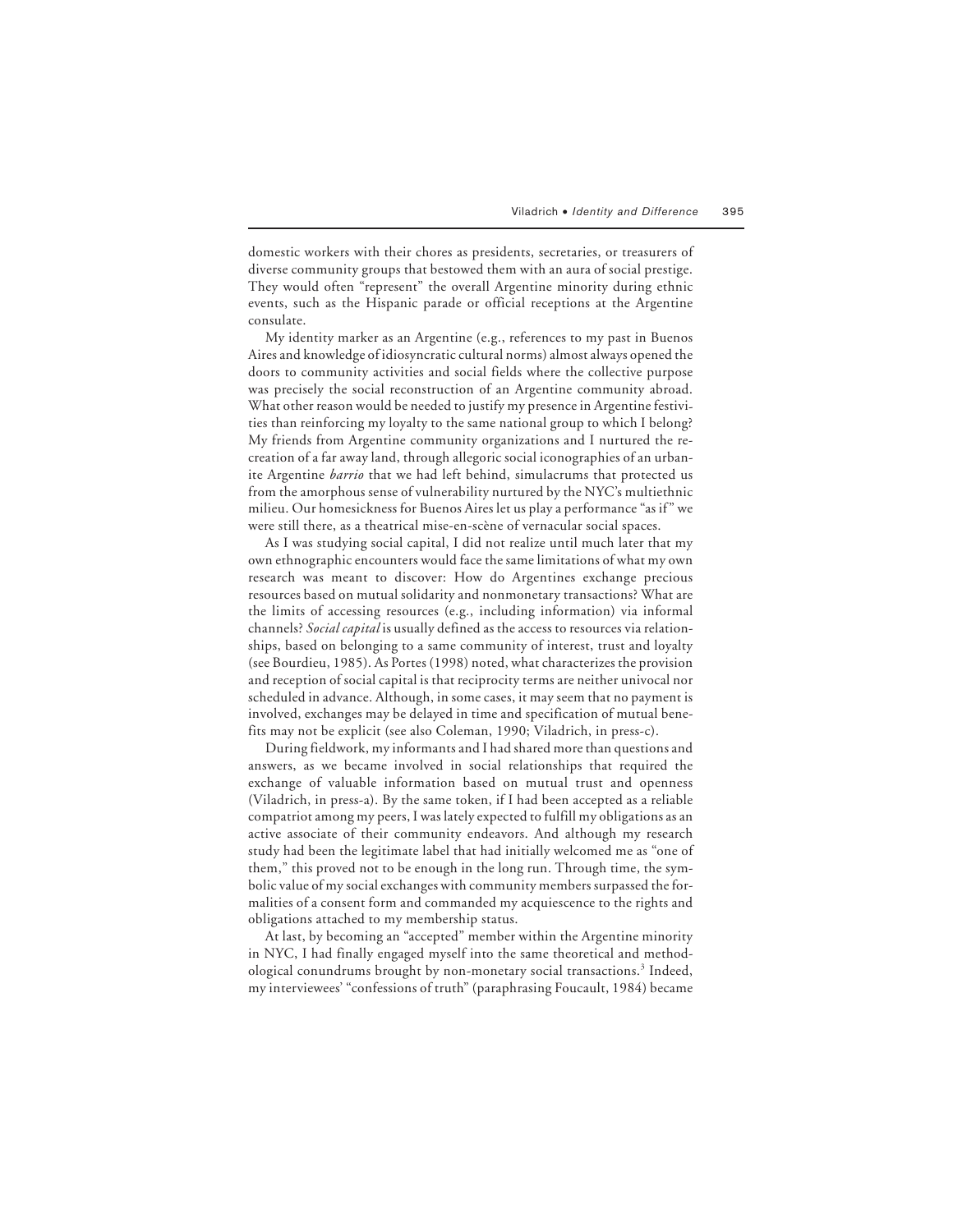priceless, in the sense that they expected much more than I had initially anticipated and often demanded my subscribing to a full-time affiliation to community gatherings and enduring social interactions.<sup>4</sup>Had I (totally) subscribed to these demands, I would have probably been compelled to erase the symbolic distance between my (other) world and theirs, as paying the duties of bounded solidarity expected by members of the same ethnic group.

#### **Conclusions**

This article shows a few voices that have allowed me to illustrate the contradictory grid of race, social status, and gender on which I decided to become a player in the course of an ethnographic study on Argentine immigrants in NYC. By doing so, I illustrated how immigrants' locations are not only multivocal, signed by classed positions, social careers, ethnic identity and personal history, but also relational in the sense that they are constructed and achieve meaning vis-à-vis others.

By diving into a novel auto-ethnography exercise (which brought up experiential pieces of my own life as an ethnographer, see Denzin, 1989, 1999), I was pulled into my own living history as an immigrant in NYC that brought up new questions: To what extent have I become an indigenous ethnographer during fieldwork? Indigenous to whom? Do I have the right to validate my observations for the simple fact of belonging to a theoretically "homogeneous" ethnic group, in which I have had the privilege of performing as an insider and outsider at my own leisure?

My role as a "native" has not carried the for-granted assumption that I hold the cultural competence to interpret my interviewees' discursive moods and cultural practices. One good lesson I relearned during fieldwork is that to be a total ethnic insider is a condescending fantasy. There is no such thing as a homogenous ethnic minority, and the limits I faced during fieldwork would not have been very different from the ones that I often encounter dealing with Argentines when I am not doing fieldwork. Although I have tried to do ethnography of the particular (paraphrasing Abu-Lughod, 1993), I have probably misrepresented some of my informants by interpreting myself. And in an attempt for understanding layers after layers of meanings (now paraphrasing Geertz, 1977), my ultimate discursive tools have been permeated by my efforts to make sense of my compatriots' life narratives in time and place.<sup>5</sup> And probably, as Hermes to Zeus, my work has only told partial truths due to my limited frame of experience (Crapanzano, 1986).

Within the delicate balance of structure of opportunity, social conditions, and serendipity, my informants and I have followed (and continued to follow) different paths, and different ways to see others and ourselves (see He & Phillion, 2001). And yes indeed, my informants have not been prefixed into stagnant categories but have been active players and mobile targets of contra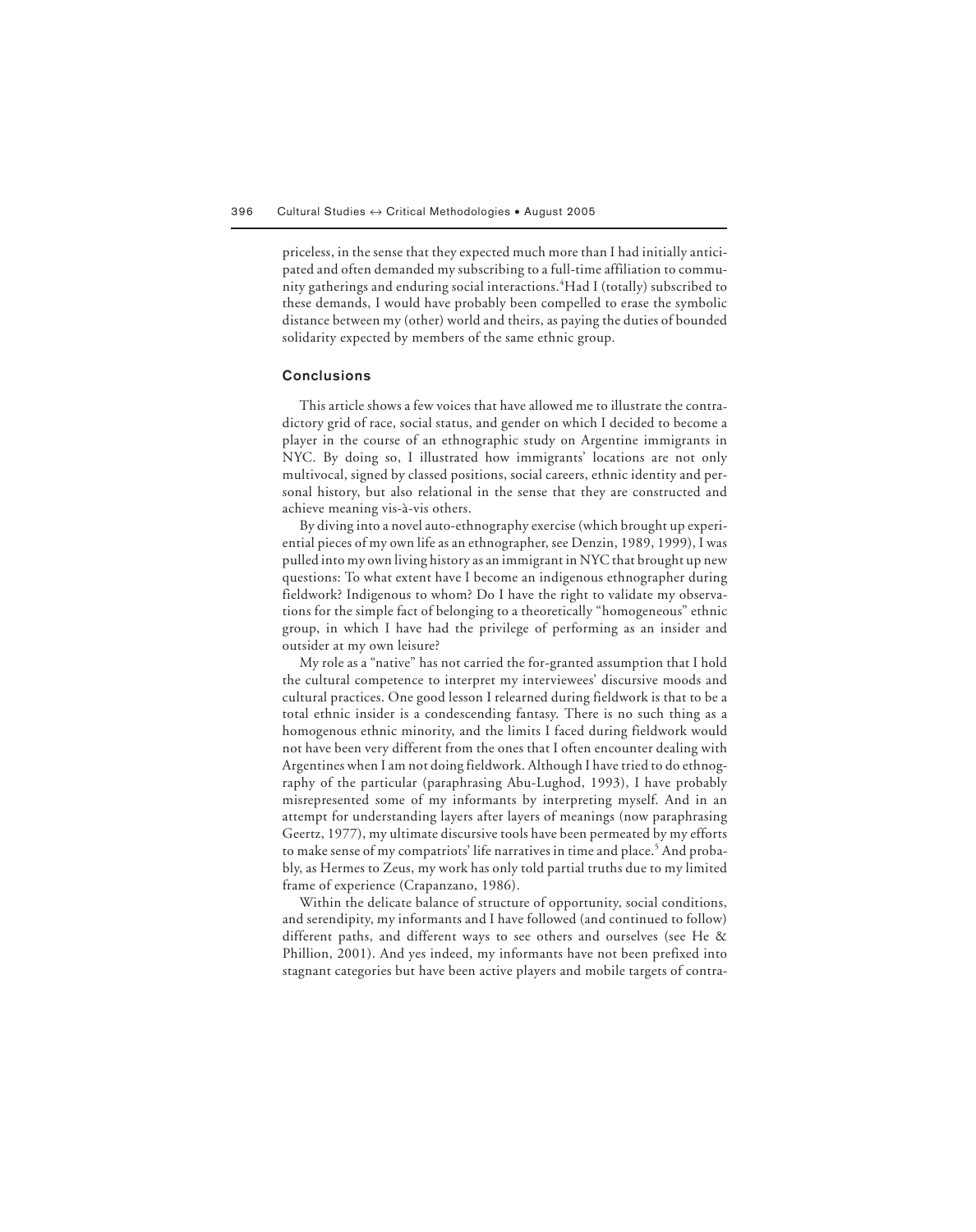dictory subjectivity, personal experiences, and self-conscious narratives (Behar, 1996; Clifford & Marcus, 1986). They have continued inventing themselves by telling, retelling, creating, and weaving more than one story from which to make sense of their unthreaded migratory status. They and I have constructed accounts of our localized points of subjective experience from where we assemble (and imagine) promising trajectories that, more often than what we would want to admit, are still unaccomplished and still holding as a promise.

And yes, the field experience changed me, no wonder it did. As it may be clear by now, I had hidden motivations for conducting the current study, which were revealed as underlying anxieties that accompanied my own migratory process along the way. Self-reflexivity has lately achieved a new meaning for some of us, members of 21st-century diasporas, for whom the realm of globalized networks has transformed us into outsiders and insiders of diverse groups in multiple latitudes at the same time. My interactions with my compatriots have long been pervaded by paradoxical relationships, in which our re-creation of a transnational ethos has hardly been able to make up for the homesickness we feel for our beloved Argentina. In the end, I found in the ethnographic field what I had not been able to uncover anywhere else: this sense of belonging (of being one of them) even if compared upon, differentiated from, and competed against.

My own journey from centralized individualization in my own country to my peripheral role in the U.S.-centered intellectual geography (see Anzaldúa, 1999) left me at the farewell of my own ethnographic adventure with a variety of unsolved conundrums: Who am I in multicultural America? Am I a member of the amorphous Latino aggregate or do I also claim my European roots, as many of my interviewees do, to pinpoint a more sophisticated background that will allow me to underscore my ethnic differences? How have my own social networks, including the ones I developed in the field, led me to achieve my own share of social capital that has helped draw my path to the American dream, if any? Of course, the answer to these questions has been, and still is, part of the ongoing self-reflexive mood that, more often than I would like to acknowledge, has characterized my everyday encounters with the "exotic" others in myself. In the end, my ethnographic adventure became a coming of age that allowed me to write my personal journey in America as another piece of a colorful migratory quilt on which I have also begun weaving my own signature. And more than a practice of finding who I am through my deconstructive *mélange* of fieldwork identities, it has lately turned into the inquisition of who I will, eventually, become.

#### **Notes**

1. Although Argentines do not constitute a community spatially limited, nor constitute a clearly identified "ethnic enclave" in NYC, ethnographic mapping (geographical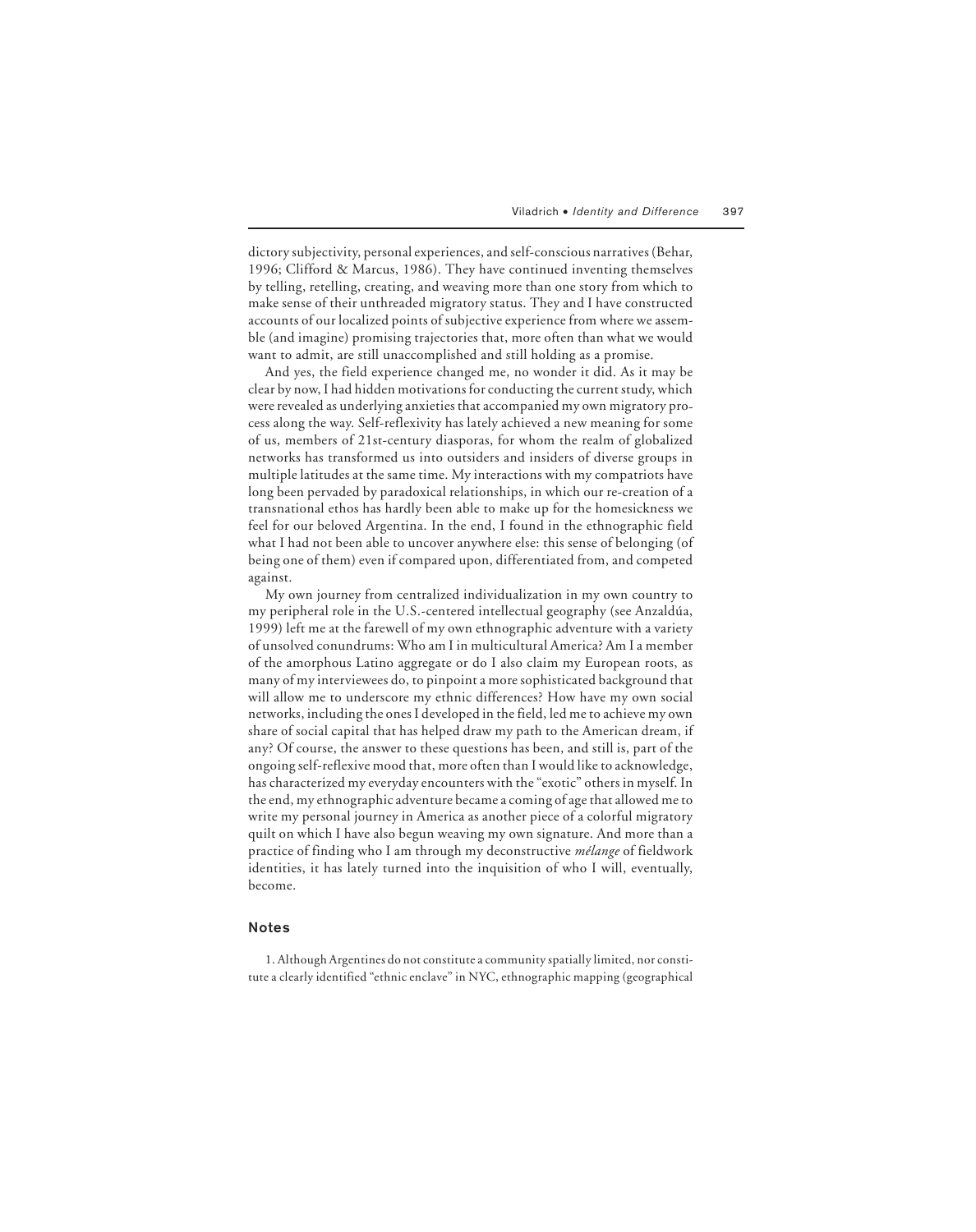and social) led me to identify the diverse Argentine's profile in the city, including the different composition of ethnic organizations and professional groups.

2. In-depth interviews often become a sort of therapeutic catharsis, through which the private turns into meaningful public social experiences, worth of being reproduced and translated into others' (the ethnographer's) words (see Behar, 1993; Spivak, 1988).

3. As it happens with most ethnographic research, there was no financial compensation provided to study participants, and their willingness to collaborate with the project was based on their own time and initiative. While paying informants contributes to clarify the terms of social transactions, it may also hinder the construction (and maintenance) of trust as based on interpersonal exchanges. Monetary payments can lead participants to lie about themselves just to get into the study sample (see Goldstein, Spunt, Miller, & Bellucci, 1990).

4. The need for a categorical cessation of time through departure, it is within the mere nature of fieldwork that, sooner or later, will bring the ethnographic encounters to a closure (Crapanzano, 1980). "The ethnographic encounter, like any encounter, however distorted in its immediacy or through time, never ends. It continually demands interpretation and accommodation." "The sadness, the guilt, the feelings of solitude, and the love that come with departure and death will not, cannot, end" (Crapanzano, 1980, p. 140).

5. As Ortner (1995) noted, "the ethnographic stance (as we may call it) is as much an intellectual (and moral) positional, a constructive and interpretive mode, as it is a bodily process in space and time" (p. 173).

#### **References**

Abu-Lughod, L. (1993). *Writing women's worlds: Bedouin stories*. Berkeley: University of California Press.

Anzaldúa, G. (1999). *Borderlands=La Frontera*. San Francisco: Aunt Lute Books.

- Aruj, R. (2004). *Por qué se Van. Exclusión, Frustración y Migraciones* [Why they leave: Exclusion, frustration, and migrations]. Buenos Aires, Argentina: Prometeo Libros.
- Barón, A., del Carril, M., & Gómez, A. (1995). *Por Qué se Fueron. Testimonios de Argentinos en el Exterior* [Why they left: Testimonies of Argentines living abroad]. Buenos Aires, Argentina: Emecé.
- Behar, R. (1993). *Translated woman: Crossing the border with Esperanza's story*. Boston: Beacon.
- Behar, R. (1996). *The vulnerable observer: Anthropology that breaks your heart*. Boston: Beacon.
- Boccanera, J. (1999). *Tierra que Anda* [Earth that walks]. Buenos Aires, Argentina: Ameghino.
- Bourdieu, P. (1985). The forms of capital. In J. G. Richardson (Ed.), *Handbook of theory and research for the sociology of education* (pp. 241-58). New York: Greenwood.
- Chávez, L. (1992). *Shadowed lives: Undocumented immigrants in American society*. New York: Harcourt Brace Jovanovich.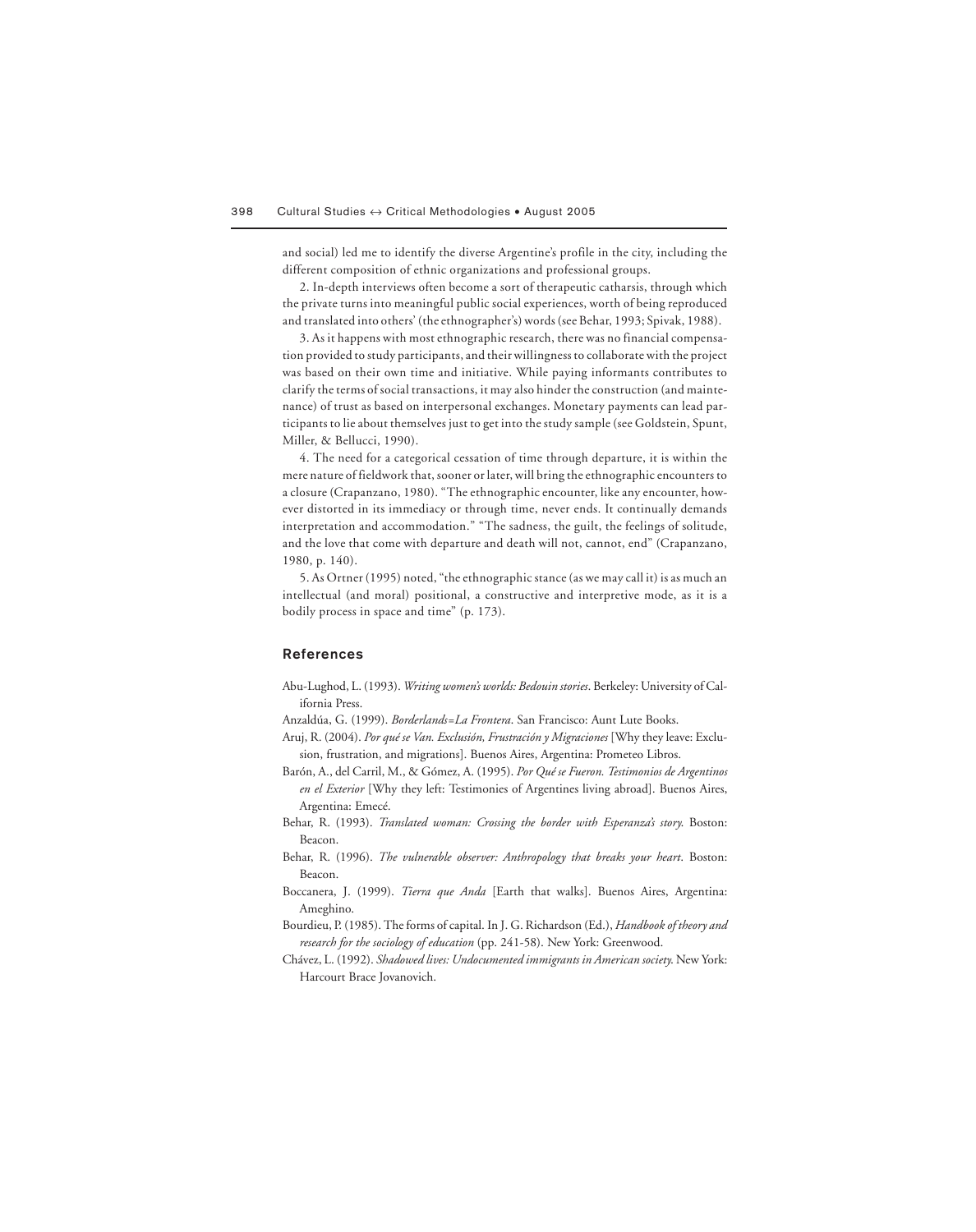- Clifford, J., & Marcus, G. E. (Eds.). (1986). *Writing culture: The poetics and politics of ethnography*. Berkeley, Los Angeles, London: University of California Press.
- Coleman, J. S. (1990). *Foundations in social theory*. Cambridge, MA: Harvard University Press.
- Crapanzano, V. (1977). On the writing of ethnography. *Dialectical Anthropology*, *2*(1), 69- 73.
- Crapanzano, V. (1980). *Tuhami: Portrait of a Moroccan*. Chicago, London: University of Chicago Press.
- Crapanzano, V. (1986). Hermes' dilemma: The masking of subversion in ethnographic description. In J. Clifford & G. E. Marcus (Eds.), *Writing culture: The poetics and politics of ethnography*(pp. 51-76). Berkeley, Los Angeles, London: University of California Press.
- Denzin, N. K. (1989). *Interpretive biography* (Qualitative Research Methods Series, 17). Newbury Park, London, New Delhi: Sage.
- Denzin, N. K. (1999). Interpretive ethnography: Ethnographic practices for the 21st century. *Journal of Contemporary Ethnography*, *28*(5), 510-519.
- Fernández Kelly, M. P. (1995). Social and cultural capital in the urban ghetto: Implications for the economic sociology of immigration. In A. Portes (Ed.), *The economic sociology of immigration: Essays on networks, ethnicity and entrepreneurship* (pp. 213-247). New York: Russell Sage Foundation.
- Foucault, M. (1984). *The Foucault reader* (P. Rabinow, Ed.). New York: Pantheon.
- Freidenberg, J. (2002). The previous wave of Argentine immigration to the United States: Ana's life story. *Latin American Studies Center News*, *12*(2), 6-7.
- Freidenberg, J., Imperiale, G., & Skovron, M. L. (1988). Migrant careers and well-being of women. *International Migration Review*, *12*(2), 208-225.
- Geertz, C. (1977). *The interpretation of cultures: Selected essays*. New York: Basic Books.
- Goffman, E. (1997). *The Goffman reader* (C. Lemert, Ed.). Cambridge, MA: Blackwell.
- Goldsten, P. J., Spunt, B. J., Miller, T., & Bellucci, P. (1990). Ethnographic field stations. In E. Y. Lambert (Ed.), *The collection and interpretation of data from hidden populations* (Research Monograph Series, 98, pp. 80-95). Rockville, MD: National Institute on Drug Abuse.
- Gotanda, N. (1996). Multiculturalism and racial stratification. In A. Gordon & C. Newfield (Eds.), *Mapping multiculturalism* (pp. 238-252). Minneapolis: University of Minnesota Press.
- He, M., & Phillion, F. J. (2001). Trapped in-between: A narrative exploration of race, gender, and class. *Race, Gender, and Class*, *8*(1), 47.
- Maletta, H., Szwarcberg, F., & Schneider, R. (1986). Exclusión y Reencuentro: Aspectos Psicosociales del Retorno de los Exiliados a la Argentina [Exclusion and renunion: Psychosocial aspects of the return of Argentine exiles to Argentina]. *Estudios Migratorios Latinoamericanos*, *1*(3), 293-321.
- Margolis, M. (1998). *An invisible minority: Brazilians in New York City*. Boston: Allyn & Bacon.
- Mármora, L. (2004). *Las Políticas de Migraciones Internacionales* [The politics of international migration]. Buenos Aires, Argentina: O.I.-Paidós.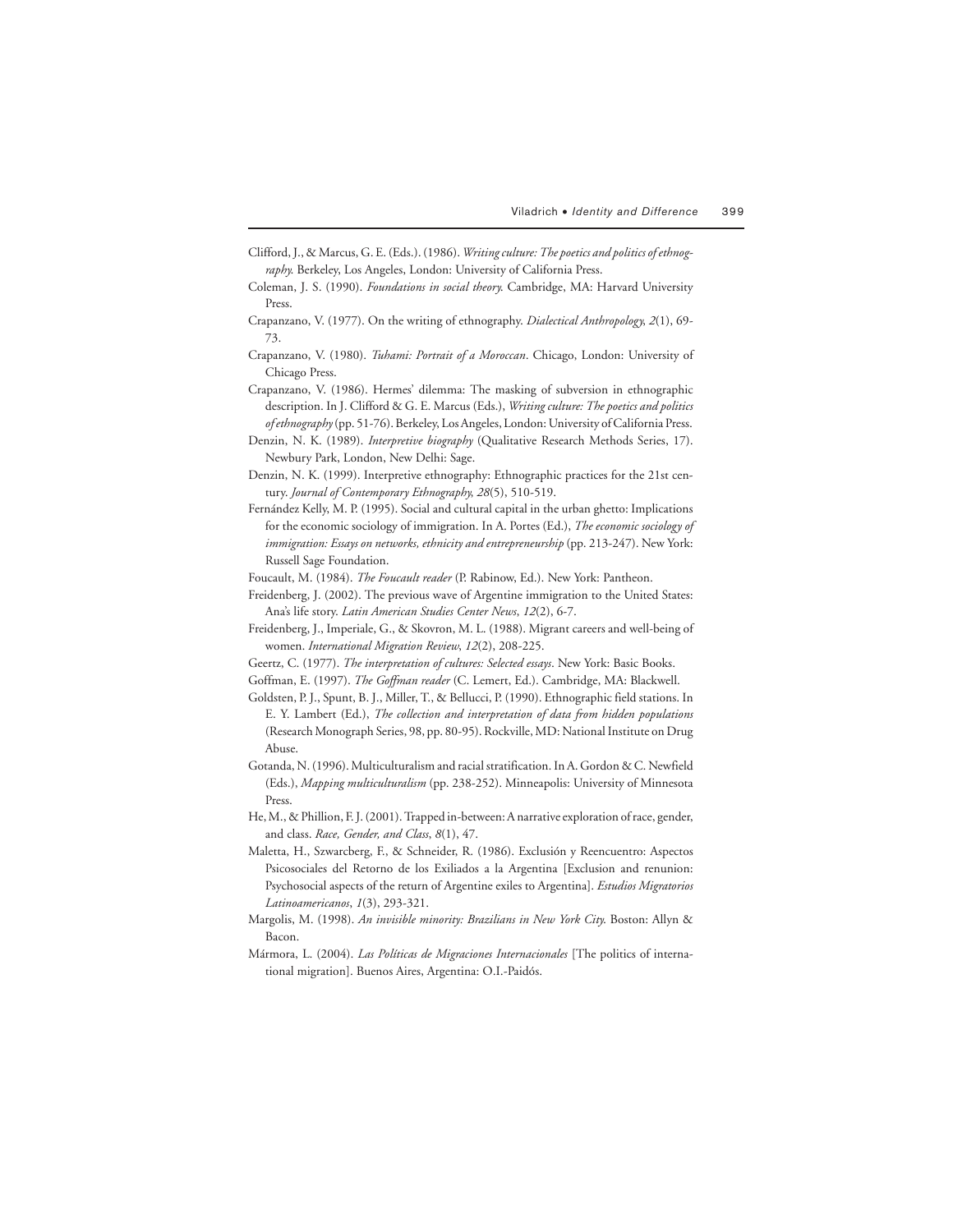- Melamed, D. (2002).*Irse: Cómo y Por qué los Argentinos Se Están Yendo del País*[How and why Argentines are leaving their country]. Buenos Aires, Argentina: Sudamericana.
- National Council for Scientific and Technological Research. (1984). *Nunca Más* [Never again]. Buenos Aires, Argentina: Editorial Universitaria de Buenos Aires.
- Newman, K. S. (1999). *Falling from grace: Downward mobility in the age of affluence*. Berkeley, Los Angeles, London: University of California Press. (Original work published 1988)
- Ortner, S. (1995). Resistance and the problem of ethnographic refusal. *Comparative Studies in Society and History*, *37*(1), 173-193.
- Ortner, S. B. (1998). Identities: The hidden life of class. *Journal of Anthropological Research*, *54*(1), 1-17.
- Oteiza, E., Novick, S., & Aruj, R. (2000). *Inmigración y Discriminación: Políticas y Discursos* [Immigration and discrimination: Politics and discourses]. Buenos Aires, Argentina: Trama Editorial/Prometeo Libros.
- Pedraza-Bailey, S. (1985). *Political and economic migrants in America: Cubans and Mexicans*. Austin: University of Texas Press.
- Portes, A. (1998). Social capital: Its origins and applications in modern sociology. *Annual Review of Sociology*, *24*, 1-24.
- Portes, A., & Rumbaut, R. (1990). *Immigrant America: A portrait*. Berkeley: University of California Press.
- Spindler, G., & Spindler, L. (1992). Foreword. In L. Chavez (Ed.), *Shadowed lives: Undocumented immigrants in American society*. New York: Harcourt Brace Jovanovich.
- Spivak, G. C. (1988). Can the subaltern speak? In C. Nelson & L. Grossberg (Eds.), *Marxism and the interpretation of culture* (pp. 271-313). Chicago: University of Illinois Press.
- Stolke, V. (1995). Talking Culture: New boundaries, new rhetorics of exclusion in Europe. *Current Anthropology*, *36*(1), 1-13.
- Tsuda, T. (2003). *Strangers in the ethnic homeland*. New York: Columbia University Press.
- Viladrich, A. (2003). *Social careers, social capital, and immigrants' access barriers to health care: The case of the Argentine minority in New York City*(NYC). Unpublished doctoral dissertation, Columbia University, New York.
- Viladrich, A. (in press-a). More than two to tango: Ethnographic rendezvous in the Manhattan tango world. In J.-G. Goulet & B. Miller (Eds.), *Ethnographic objectivity revisited: From rigor to vigor*. Lincoln, NE: University of Nebraska Press.
- Viladrich, A. (in press-b). Performing the tango's dual life: An immigrant tale from the field. *Women and Performance, A Journal of Feminist Theory* (Upcoming 20th anniversary edition).
- Viladrich, A. (in press-c). Tango artists in New York City: The value of social solidarities. *Journal of Contemporary Ethnography*.
- Yelin, C. (2003). *Emigrar: En Busca de un Espacio de Amparo* [Emigration: Searching for a space of protection]. Buenos Aires, Argentina: Granica.
- Zuccotti, J. C. (1987). *La Emigración Argentina Contemporánea* [The contemporary Argentine emigration]. Buenos Aires, Argentina: Plus Ultra.